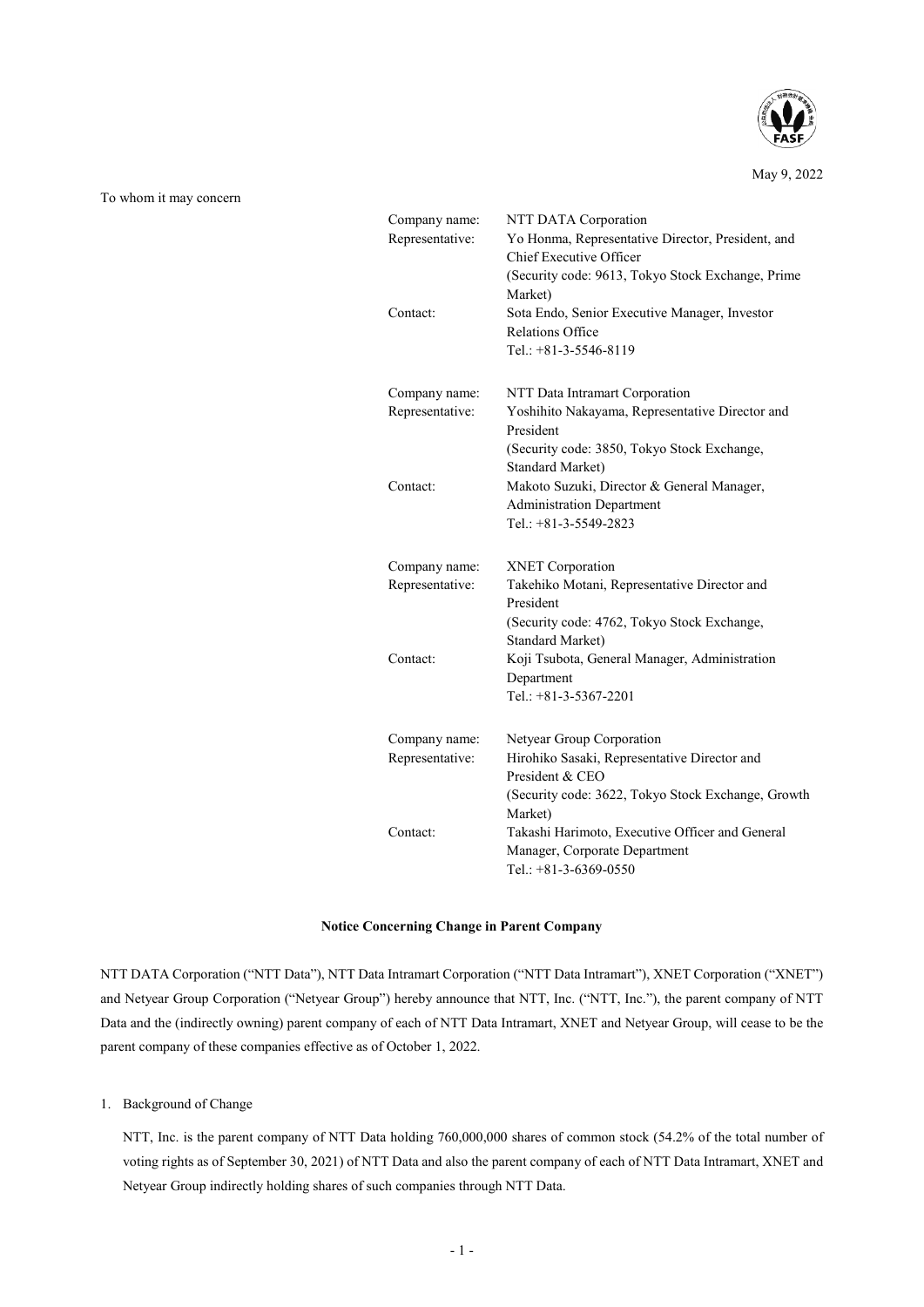As announced by the "Notice Concerning Execution of Master Agreement and Shareholders Agreement with Nippon Telegraph and Telephone Corporation, and Execution of Absorption-Type Company Split Agreement with NTT, Inc., for Integration of NTT Group's Overseas Business, Change of Largest and Major Shareholder and Change of Subsidiaries, and Transition to Holding Company Structure upon Company Split of Domestic Business and Establishment of Split Preparation Company" released by NTT Data today, NTT Data has, in line with its plan to further grow the NTT Data group's overseas business, resolved at today's Board of Directors meeting to integrate the group overseas business of NTT, Inc., a wholly owned subsidiary of Nippon Telegraph and Telephone Corporation ("NTT") (the "Overseas Business Integration") into the NTT Data group's overseas business. Specifically, NTT Data resolved (i) to execute a master agreement (the "Master Agreement") and shareholders agreement (the "Shareholders Agreement") with NTT; (ii) to execute an absorption-type company split agreement with NTT, Inc. whereby each of NTT, Inc. and its subsidiaries will become subsidiaries of NTT Data after the overseas business operated by NTT Data is succeeded to by NTT, Inc. (the "Overseas Business Split Agreement"; the company split based on this agreement shall be referred to as the "Overseas Business Split"); and (iii) as part of the Overseas Businesses Integration, to acquire a part of NTT, Inc. shares held by NTT subject to the Overseas Business Split coming into effect (the "Additional Share Acquisition"), respectively, at today's Board of Directors meeting, and NTT Data executed the Master Agreement, the Shareholders Agreement and the Overseas Business Split Agreement effective as of today. Further, prior to the Overseas Business Split and Additional Share Acquisition, NTT, Inc. is scheduled to perform a 49-for-1 share split of NTT, Inc. shares of common stock pursuant to the Master Agreement, and to distribute all of 760,000,000 shares of common stock of NTT Data held by NTT, Inc. in kind to NTT (the "Distribution in Kind") effective as of October 1, 2022. The dividend-in-kind will be paid to NTT in the form of a cash dividend. As a result of the Distribution in Kind, NTT, Inc. will no longer be the parent company of NTT Data nor the (indirect holding) parent company of each of NTT Data Intramart, XNET and Netyear Group.

#### 2. Overview of NTT, Inc.

| (1)  | Name                                          | NTT, Inc.                                          |                                                                                                                                                                                                                                                                                                                                                                                                                                                                                                                                                                                                                                                                                                                                                                                                                                                                                            |  |  |
|------|-----------------------------------------------|----------------------------------------------------|--------------------------------------------------------------------------------------------------------------------------------------------------------------------------------------------------------------------------------------------------------------------------------------------------------------------------------------------------------------------------------------------------------------------------------------------------------------------------------------------------------------------------------------------------------------------------------------------------------------------------------------------------------------------------------------------------------------------------------------------------------------------------------------------------------------------------------------------------------------------------------------------|--|--|
| (2)  | Address                                       | 5-1, Otemachi 1-chome, Chiyoda-ku, Tokyo           |                                                                                                                                                                                                                                                                                                                                                                                                                                                                                                                                                                                                                                                                                                                                                                                                                                                                                            |  |  |
| (3)  | Title and Name of<br>Representative           |                                                    | Jun Sawada, President and Chief Executive Officer                                                                                                                                                                                                                                                                                                                                                                                                                                                                                                                                                                                                                                                                                                                                                                                                                                          |  |  |
| (4)  | <b>Business Details</b>                       |                                                    | NTT group global business governance, strategy formulation, policy promotion, etc.                                                                                                                                                                                                                                                                                                                                                                                                                                                                                                                                                                                                                                                                                                                                                                                                         |  |  |
| (5)  | <b>Stated Capital Amount</b>                  |                                                    | 340,050 million yen (as of March 31, 2022)                                                                                                                                                                                                                                                                                                                                                                                                                                                                                                                                                                                                                                                                                                                                                                                                                                                 |  |  |
| (6)  | Date of Incorporation                         | July 5, 2006                                       |                                                                                                                                                                                                                                                                                                                                                                                                                                                                                                                                                                                                                                                                                                                                                                                                                                                                                            |  |  |
| (7)  | Net Assets                                    | 1,540,730 million yen (as of March 31, 2021)       |                                                                                                                                                                                                                                                                                                                                                                                                                                                                                                                                                                                                                                                                                                                                                                                                                                                                                            |  |  |
| (8)  | <b>Total Assets</b>                           | 1,541,830 million yen (as of March 31, 2021)       |                                                                                                                                                                                                                                                                                                                                                                                                                                                                                                                                                                                                                                                                                                                                                                                                                                                                                            |  |  |
| (9)  | Major Shareholders and<br>Shareholding Ratios | 100%<br>Nippon Telegraph and Telephone Corporation |                                                                                                                                                                                                                                                                                                                                                                                                                                                                                                                                                                                                                                                                                                                                                                                                                                                                                            |  |  |
| (10) | Relationship with the<br>Company              | Capital<br>relationship                            | As of today, NTT, Inc. holds 760,000,000 shares of NTT Data's<br>common stock (54.2% of the total number of voting rights as of<br>September 30, 2021), and also indirectly holds 2,320,000 shares of<br>NTT Data Intramart's common stock (47.9% of the total number of<br>voting rights as of September 30, 2021), 4,213,400 shares of XNET<br>(51.1% of the total number of voting rights as of September 30,<br>2021) and 3,395,701 shares of Netyear Group's common stock<br>(48.5% of the total number of voting rights as of September 30,<br>2021) through NTT Data. Through the Distribution in Kind, NTT,<br>Inc. will deliver all of its shares of common stock of NTT Data to<br>NTT, and NTT Data will acquire 3,575 shares in total of common<br>stock of NTT, Inc. as consideration for the Overseas Business Split<br>and as a result of the Additional Share Acquisition. |  |  |
|      |                                               | Personnel                                          | One director of NTT, Inc. also serves as a director of NTT Data.                                                                                                                                                                                                                                                                                                                                                                                                                                                                                                                                                                                                                                                                                                                                                                                                                           |  |  |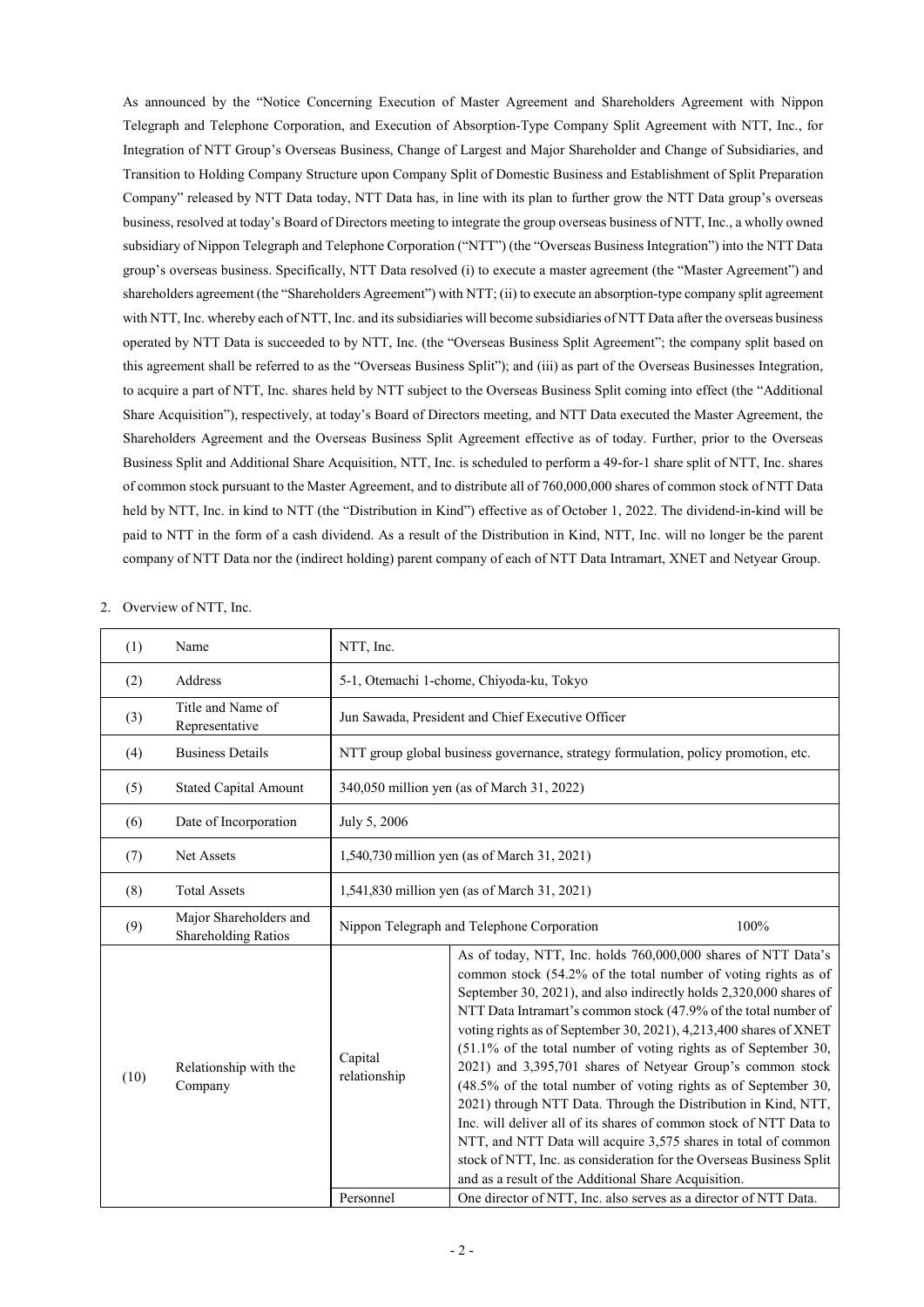| relationship                    |                                                                                                                                                                |
|---------------------------------|----------------------------------------------------------------------------------------------------------------------------------------------------------------|
| <b>Business</b><br>relationship | The Company engages in transactions with NTT, Inc. such as<br>outsourced consulting, system and software development, and<br>maintenance and support services. |

(Note) The above-mentioned figure for the stated capital amount of NTT, Inc. is as of March 31, 2022, reflecting reclassification of stated capital and capital surplus to other capital surplus in January 2022.

# 3. Number of Voting Rights held by NTT, Inc. and the Percentage of Voting Rights held Before and After the Change (Voting Rights in NTT Data)

|                                      |                | Number of Voting Rights<br>(Percentage of Voting Rights Held) |                                  |                          |
|--------------------------------------|----------------|---------------------------------------------------------------|----------------------------------|--------------------------|
| Attribute                            |                | Direct Holding                                                | Amount Subject to<br>Aggregation | Total                    |
| Before Change<br>(as of May 9, 2022) | Parent company | 7,600,000<br>$(54.2\%)$                                       |                                  | 7,600,000<br>$(54.2\%)$  |
| After Change                         |                |                                                               |                                  | $\overline{\phantom{0}}$ |

(Note) The percentage of voting rights held is calculated based on the total number of voting rights as of September 30, 2021 (i.e., 14,023,886 voting rights), rounded to one decimal place.

## (Voting Rights in NTT Data Intramart)

|                                             |                                                                     | Number of Voting Rights            |                                  |                      |
|---------------------------------------------|---------------------------------------------------------------------|------------------------------------|----------------------------------|----------------------|
|                                             | Attribute                                                           | (Percentage of Voting Rights Held) |                                  |                      |
|                                             |                                                                     | Direct Holding                     | Amount Subject to<br>Aggregation | Total                |
| <b>Before Change</b><br>(as of May 9, 2022) | Parent company<br>(indirectly holding NTT Data<br>Intramart shares) |                                    | 23,200<br>$(47.9\%)$             | 23,200<br>$(47.9\%)$ |
| After Change                                |                                                                     |                                    |                                  |                      |

(Note) The percentage of voting rights held is calculated based on the total number of voting rights as of September 30, 2021 (i.e., 48,419 voting rights), rounded to one decimal place.

(Voting Rights in XNET)

|                     |                                  |                                    | Number of Voting Rights |            |  |
|---------------------|----------------------------------|------------------------------------|-------------------------|------------|--|
|                     | Attribute                        | (Percentage of Voting Rights Held) |                         |            |  |
|                     |                                  | Direct Holding                     | Amount Subject to       | Total      |  |
|                     |                                  |                                    | Aggregation             |            |  |
| Before Change       | Parent company                   |                                    | 42,134                  | 42,134     |  |
| (as of May 9, 2022) | (indirectly holding XNET shares) |                                    | $(51.1\%)$              | $(51.1\%)$ |  |
| After Change        |                                  |                                    |                         | -          |  |

(Note) The percentage of voting rights held is calculated based on the total number of voting rights as of September 30, 2021 (i.e., 82,410 voting rights), rounded to one decimal place.

(Voting Rights in Netyear Group)

|                                             | Attribute                                                      | Number of Voting Rights<br>(Percentage of Voting Rights Held) |                                  |                      |
|---------------------------------------------|----------------------------------------------------------------|---------------------------------------------------------------|----------------------------------|----------------------|
|                                             |                                                                | Direct Holding                                                | Amount Subject to<br>Aggregation | Total                |
| <b>Before Change</b><br>(as of May 9, 2022) | Parent company<br>(indirectly holding Netyear Group<br>shares) |                                                               | 33,957<br>$(48.5\%)$             | 33,957<br>$(48.5\%)$ |